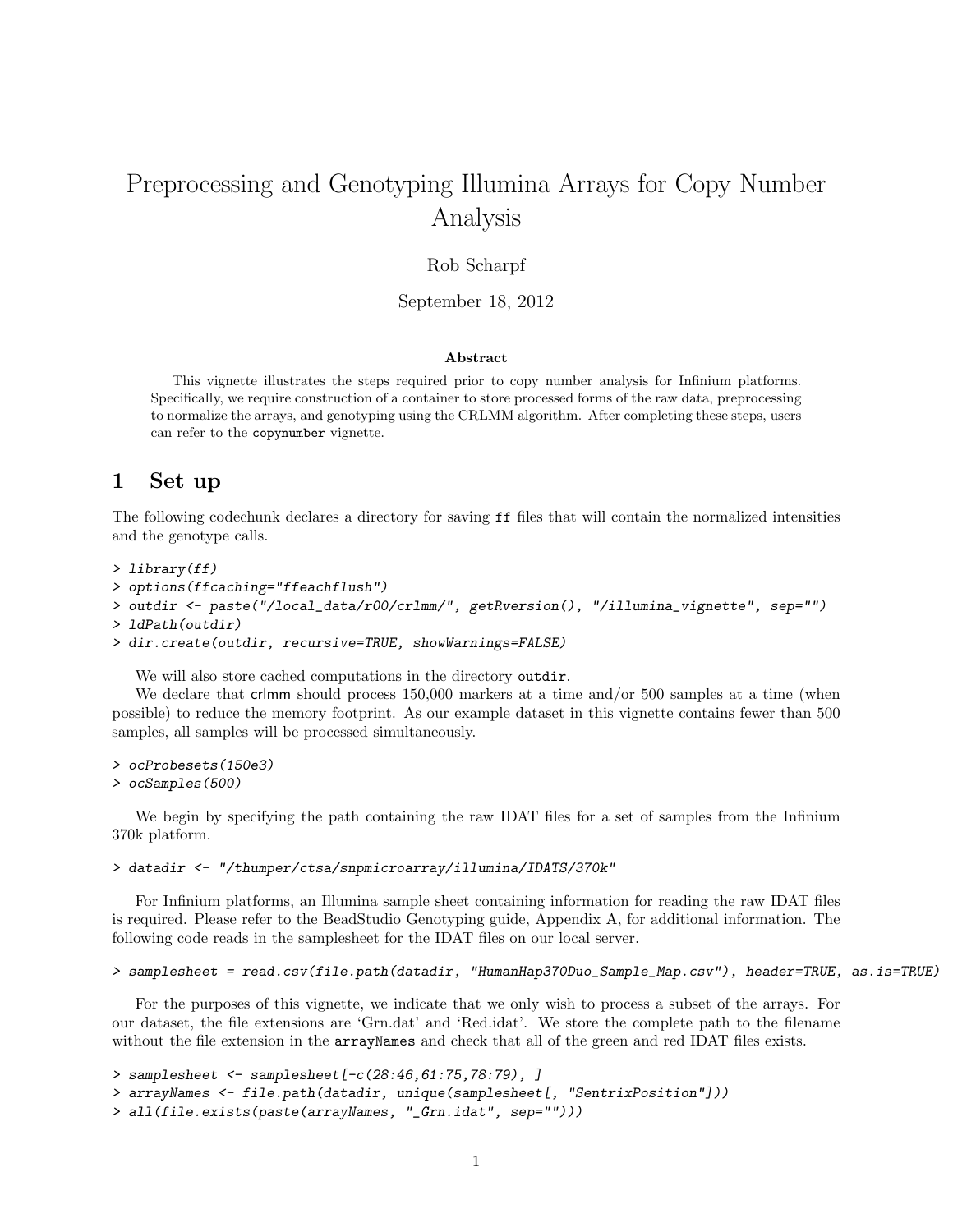[1] TRUE

```
> all(file.exists(paste(arrayNames, "_Red.idat", sep="")))
```
[1] TRUE

```
> arrayInfo <- list(barcode=NULL, position="SentrixPosition")
```
All supported platforms have a corresponding annotation package. The appropriate annotation package is specified by the platform identifier without the Crlmm postfix.

```
> cdfName <- "human370v1c"
```
Next, we construct a character vector that specifies the batch for each of the 43 arrays. Here, we have a small dataset and process the samples in a single batch. Processing the samples as a single batch is generally reasonable if the samples were processed at similar times (e.g., within a few weeks).

```
> batch <- rep("1", nrow(samplesheet))
```
### 2 Preprocessing and genotyping

The raw intensities from the Infinium IDAT files are read and normalized using the function preprocessInf. The function preprocessInf returns a ff object containing the parameters for the mixture model used by the CRLMM genotyping algorithm. Following preprocessing, the genotypeInf genotypes the samples. The function genotype. Illumina is a wrapper to the above functions and returns an object of class CNSet.

```
> cnSet <- genotype.Illumina(sampleSheet=samplesheet,
                            arrayNames=arrayNames,
```
arrayInfoColNames=arrayInfo, cdfName="human370v1c", batch=batch)

Note, to fully remove the data associated with the cnSet2 object, one should use the delete function in the ff package followed by the rm function. The following code is not evaluated is it would change the results of the cached computations in the previous code chunk.

```
> lapply(assayData(cnSet), delete)
> lapply(batchStatistics(cnSet), delete)
> delete(cnSet$gender)
> delete(cnSet$SNR)
> delete(cnSet$SKW)
```

```
> rm(cnSet)
```
Copy number routines in the crlmm package are available for Affymetrix 5.0 and 6.0 platforms, as well as several Illumina platforms. This vignette assumes that the arrays have already been successfully preprocessed and genotyped as per the instructions in the AffymetrixPreprocessCN and IlluminaPreprocessCN vignettes for the Affymetrix and Illumina platforms, respectively. While this vignette uses Affymetrix 6.0 arrays for illustration, the steps at this point are identical for both platforms. See [1] for details regarding the methodology implemented in crlmm for copy number analysis. In addition, a compendium describing copy number analysis using the crlmm package is available from the author's website: http: //www.biostat.jhsph.edu/~rscharpf/crlmmCompendium/index.html.

Limitations: While a minimum number of samples is not required for preprocessing and genotyping, copy number estimation in the crlmm package currently requires at least 10 samples per batch. The parameter estimates for copy number and the corresponding estimates of raw copy number will tend to be more noisy for batches with small sample sizes (e.g., < 50). Chemistry plate or scan date are often useful surrogates for batch. Samples that were processed at similar times (e.g., in the same month) can be grouped together in the same batch.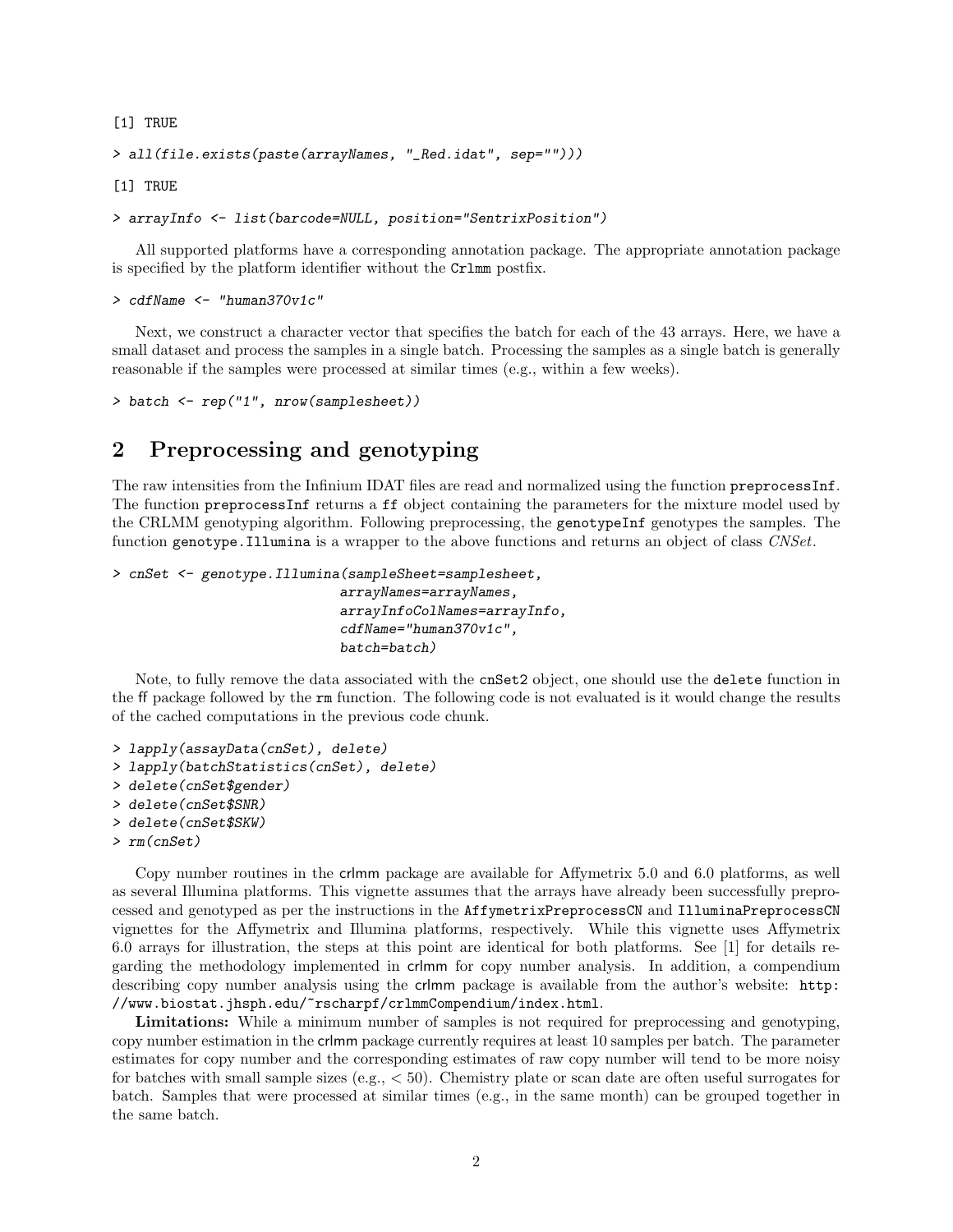### 3 Quality control

The signal to noise ratio (SNR) estimated by the CRLMM genotyping algorithm is an overall measure of the separation of the diallelic genotype clusters at polymorphic loci and can be a useful measure of array quality. Small SNR values can indicate possible problems with the DNA. Depending on the size of the dataset and the number of samples with low SNR, users may wish to rerun the preprocessing and genotyping steps after excluding samples with low SNR. The SNR is stored in the phenoData slot of the CNSet object and is available after preprocessing and genotyping. SNR values below 5 for Affymetrix or below 25 for Illumina may indicate poor sample quality. The following code chunk makes a histogram of the SNR values for the HapMap samples.

```
> library(lattice)
> invisible(open(cnSet$SNR))
> snr <- cnSet$SNR[]
> close(cnSet$SNR)
[1] TRUE
> print(histogram(~snr,
                 panel=function(...){
                         panel.histogram(...)},
                 breaks=25, xlim=range(snr), xlab="SNR"))
```
## 4 Copy number estimation

As described in [1], the CRLMM-CopyNumber algorithm fits a linear model to the normalized intensities stratified by the diallic genotype call. The intercept and slope from the linear model are both SNP- and batch-specific. The implementation in the crlmm package is encapsulated by the function crlmmCopynumber that, using the default settings, can be called by passing a single object of class CNSet. See the appropriate preprocessing/genotyping vignette for the construction of an object of class CNSet.

```
> (cnSet.updated <- crlmmCopynumber(cnSet))
```
[1] TRUE

The following steps were performed by the crlmmCopynumber function:

- $\bullet\,$  sufficient statistics for the genotype clusters for each batch
- unobserved genotype centers imputed
- posterior summaries of sufficient statistics
- intercept and slope for linear model

Depending on the value of ocProbesets(), these summaries are computed for subsets of the markers to reduce the required RAM. Note that the value returned by the crlmmCopynumber function in the above example is TRUE. The reason the function returns TRUE in the above example is that the elements of the batchStatistics slot have the class  $f_{\perp}$  matrix. Rather than keep the statistical summaries in memory, the summaries are written to files on disk using protocols described in the ff package. Hence, while the cnSet object itself is unchanged as a result of the crlmmCopynumber function, the data on disk is updated accordingly. Users that are interested in accessing these low-level summaries can refer to the Infrastructure vignette. Note that the data structure depends on whether the elements of the batchStatistics slot are ff objects or ordinary matrices. In this example, the elements of **batchStatistics** have the class  $ff\_matrix$ .

```
> nms <- ls(batchStatistics(cnSet))
> cls <- rep(NA, length(nms))
> for(i in seq_along(nms)) cls[i] <- class(batchStatistics(cnSet)[[nms[i]]])[1]
> all(cls == "ff_matrix")
```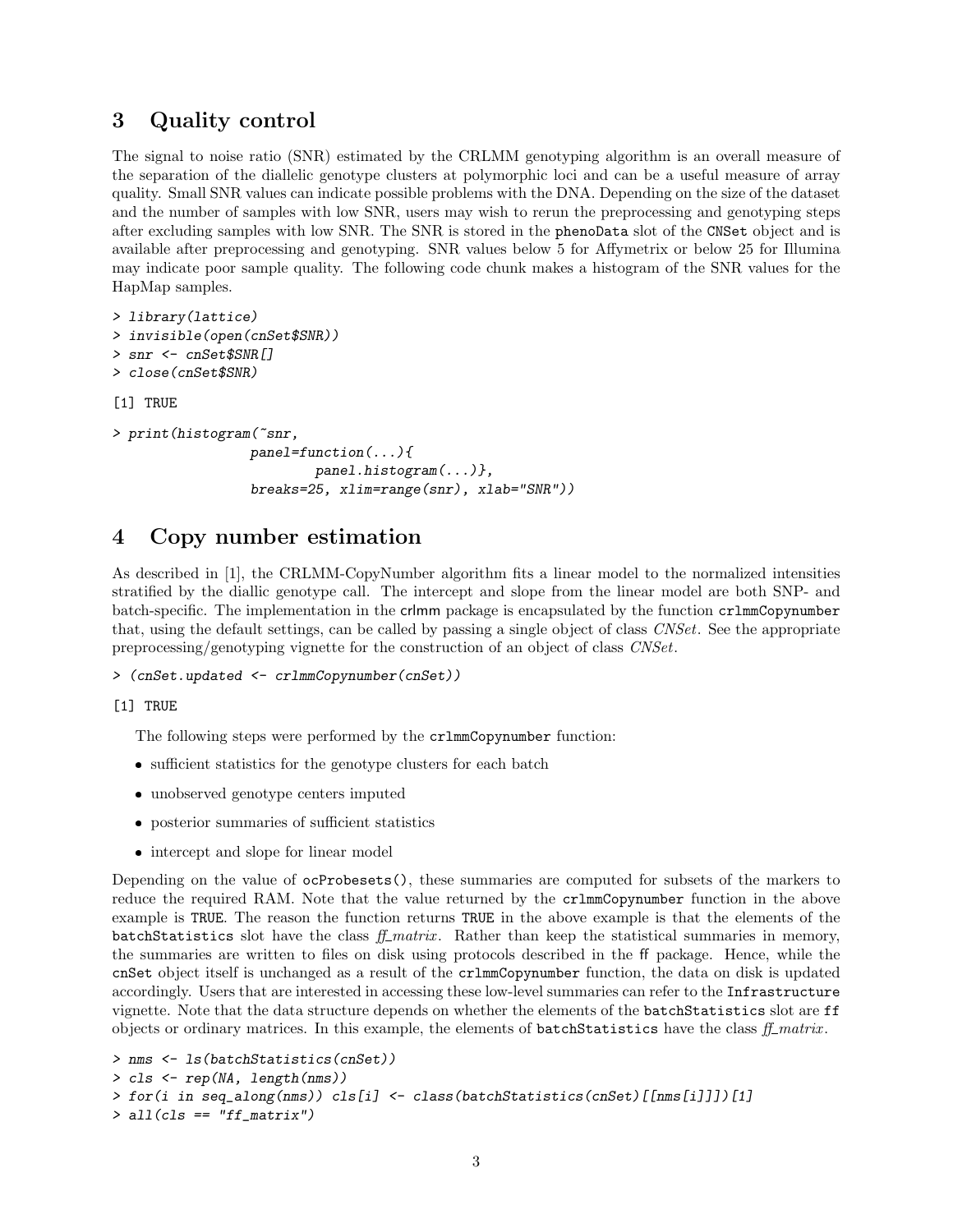#### [1] TRUE

The batch-specific statistical summaries computed by crlmmCopynumber are written to files on disk using protocols described in the R package ff. The value returned by crlmmCopynumber is TRUE, indicating that the files on disk have been successfully updated. Note that while the cnSet object is unchanged, the values on disk are different. On the other hand, subsetting the cnSet with the '[' method coerces all of the elements to class matrix . The batch-specific summaries are now ordinary matrices stored in RAM. The object returned by crlmmCopynumber is an object of class *CNSet* with the matrices in the **batchStatistics** slot updated.

```
> chr1.index <- which(chromosome(cnSet) == 1)
> open(cnSet)
[1] TRUE
> cnSet2 <- cnSet[chr1.index, ]
> close(cnSet)
> for(i in seq_along(nms)) cls[i] <- class(batchStatistics(cnSet2)[[nms[i]]])[1]
> all(cls == "matrix")
[1] TRUE
> cnSet3 <- crlmmCopynumber(cnSet2)
> class(cnSet3)
[1] "CNSet"
attr(,"package")
[1] "oligoClasses"
```
### 4.1 Marker-specific estimates

Raw total copy number. Several functions are available that will compute relatively quickly the allelespecific, raw copy number estimates. At allele k, marker i, sample j, and batch p, the estimate of allelespecific copy number is computed by subtracting the estimated background from the normalized intensity and scaling by the slope coefficient. More formally,

$$
\hat{c}_{k,ijp} = \max \left\{ \frac{1}{\hat{\phi}_{k,ip}} \left( I_{k,ijp} - \hat{\nu}_{k,ip} \right), \ 0 \right\} \text{ for } k \in \{A, B\}. \tag{1}
$$

See [1] for details.

The function totalCopynumber translates the normalized intensities to an estimate of raw copy number by adding the allele-specific summaries in Equation (1). For large datasets, the calculation will not be instantaneous as the I/O can be substantial. Users should specify either a subset of the markers or a subset of the samples to avoid using all of the available RAM. For example, in the following code chunk we compute the total copy number at all markers for the first 2 samples, and the total copy number for chromosome 20 for the first 50 samples.

```
> tmp <- totalCopynumber(cnSet, i=seq_len(nrow(cnSet)), j=1:2)
```

```
> dim(tmp)
```
[1] 370024 2

> tmp2 <- totalCopynumber(cnSet, i=which(chromosome(cnSet) == 20), j=seq\_len(ncol(cnSet))) > dim(tmp2)

[1] 8659 43

Alternatively, the functions CA and CB compute the allele-specific copy number. For instance, the following code chunk computes the allele-specific summaries at all polymorphic loci for the first 2 samples.

```
> snp.index <- which(isSnp(cnSet) & !is.na(chromosome(cnSet)))
> ca <- CA(cnSet, i=snp.index, j=1:2)
> cb <- CB(cnSet, i=snp.index, j=1:2)
```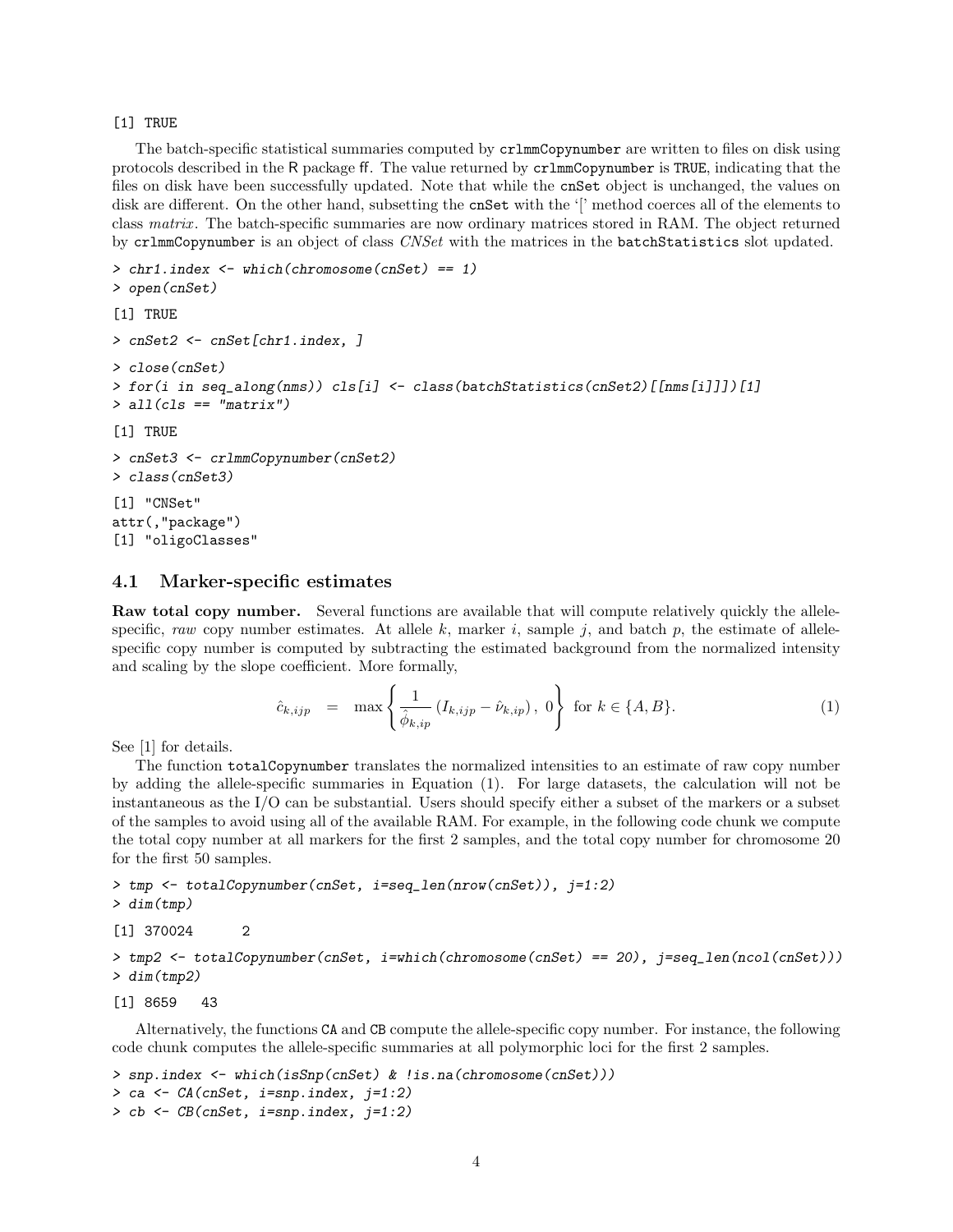### 4.2 Container for log R ratios and B allele frequencies

A useful container for storing the crlmm genotypes, genotype confidence scores, and the total or relative copy number at each marker is the *oligoSetList* class. Coercion of a CNSet object to a oligoSnpSet object can be acheived by using the function constructOligoSetFrom as illustrated below. Users should note that if the assayData elements in the CNSet instance are ff objects, the assayData elements of each element in the *oligoSetList* object will be ff-dervied objects (a new total\_cn\*.ff file will be created in the ldPath() directory).

```
> library(VanillaICE)
> open(cnSet3)
[1] TRUE
> oligoSetList <- constructOligoSetListFrom(cnSet3, batch.name=batch(cnSet3)[1])
> close(cnSet3)
NULL.
> show(oligoSetList)
oligoSetList of length 1
> class(oligoSetList)
[1] "oligoSetList"
attr(,"package")
[1] "oligoClasses"
> ## oligoSnpSet of first chromosome
> oligoSetList[[1]]
oligoSnpSet (storageMode: lockedEnvironment)
assayData: 27125 features, 43 samples
  element names: baf, call, callProbability, copyNumber
protocolData: none
phenoData
  sampleNames: 4019585367_A 4019585376_B ... 4030186434_B (43
    total)
  varLabels: gender SNR SKW
  varMetadata: labelDescription
featureData
  featureNames: rs12354060 rs2691310 ... rs11205400 (27125
    total)
  fvarLabels: isSnp position chromosome
  fvarMetadata: labelDescription
experimentData: use 'experimentData(object)'
Annotation: human370v1c
genome: hg18
```
Note that log R ratios stored in the oligoSnpSet object can be retrieved by the copyNumber accessor. B allele frequences are retrieved by the baf accessor.

```
> lrrList <- copyNumber(oligoSetList)
> class(lrrList)
[1] "list"
```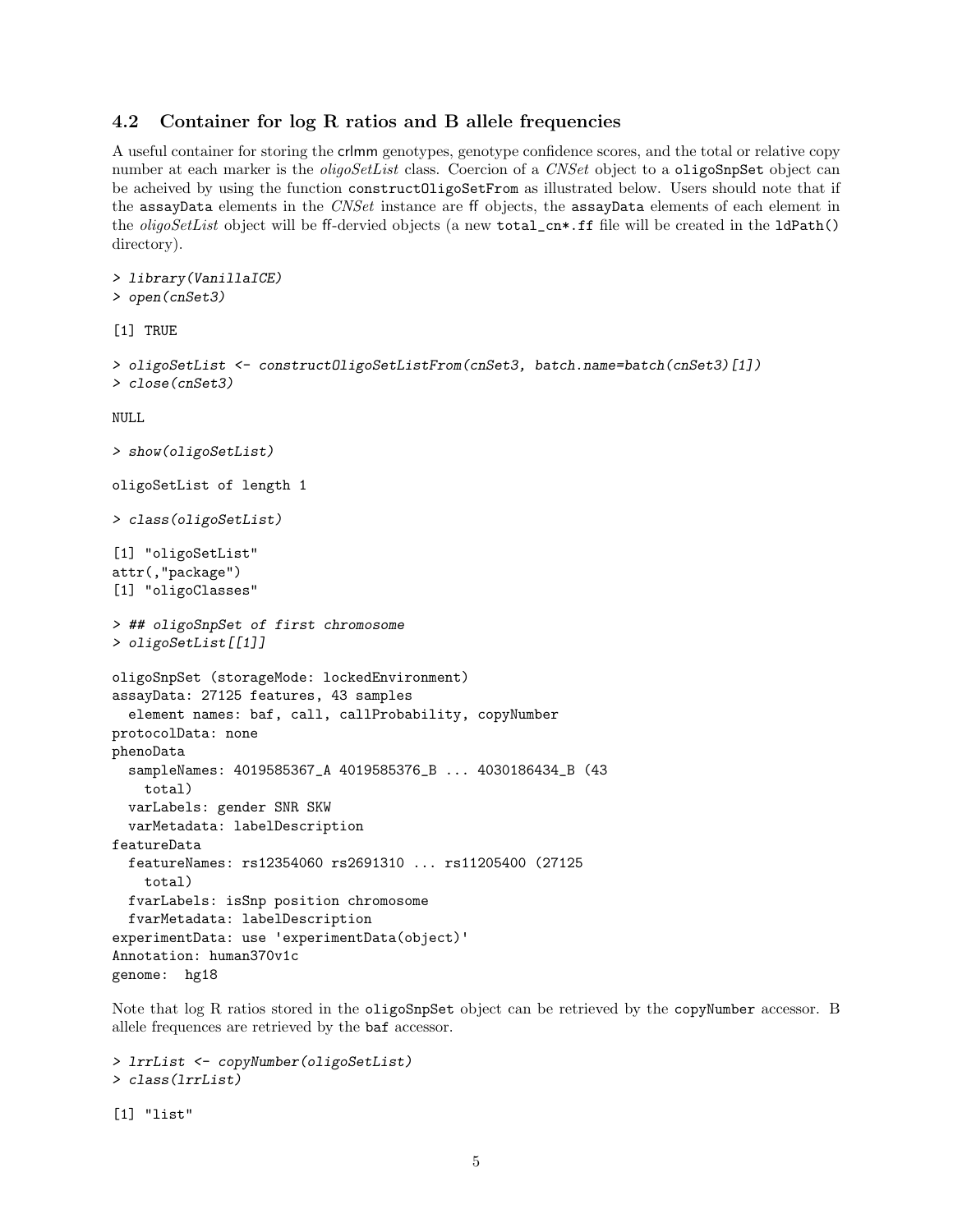> dim(lrrList[[1]]) ## log R ratios for chromosome 1. [1] 27125 43 > bafList <- baf(oligoSetList) > dim(bafList[[1]]) ## B allele frequencies for chromosome 1

[1] 27125 43

# 5 Session information

> toLatex(sessionInfo())

- R version 2.15.1 Patched (2012-07-01 r59713), x86\_64-unknown-linux-gnu
- Locale: LC\_CTYPE=en\_US.iso885915, LC\_NUMERIC=C, LC\_TIME=en\_US.iso885915, LC\_COLLATE=en\_US.iso885915, LC\_MONETARY=en\_US.iso885915, LC\_MESSAGES=en\_US.iso885915, LC\_PAPER=C, LC\_NAME=C, LC\_ADDRESS=C, LC\_TELEPHONE=C, LC\_MEASUREMENT=en\_US.iso885915, LC\_IDENTIFICATION=C
- Base packages: base, datasets, graphics, grDevices, methods, stats, tools, utils
- Other packages: Biobase 2.16.0, BiocGenerics 0.2.0, BiocInstaller 1.4.7, bit 1.1-8, cacheSweave 0.6-1, crlmm 1.15.28, ff 2.2-7, filehash 2.2-1, hapmap370k 1.0.1, human370v1cCrlmm 1.0.2, lattice 0.20-6, oligoClasses 1.19.42, stashR 0.3-5, VanillaICE 1.19.35
- Loaded via a namespace (and not attached): affyio 1.24.0, annotate 1.34.1, AnnotationDbi 1.18.1, Biostrings 2.24.1, codetools 0.2-8, compiler 2.15.1, DBI 0.2-5, digest 0.5.2, ellipse 0.3-7, foreach 1.4.0, genefilter 1.38.0, GenomicRanges 1.8.7, grid 2.15.1, IRanges 1.14.4, iterators 1.0.6, msm 1.1.1, mvtnorm 0.9-9992, preprocessCore 1.18.0, RSQLite 0.11.1, splines 2.15.1, stats4 2.15.1, survival 2.36-14, XML 3.9-4, xtable 1.7-0, zlibbioc 1.2.0

# References

[1] Robert B Scharpf, Ingo Ruczinski, Benilton Carvalho, Betty Doan, Aravinda Chakravarti, and Rafael A Irizarry. A multilevel model to address batch effects in copy number estimation using snp arrays. Biostatistics, 12(1):33–50, Jan 2011.